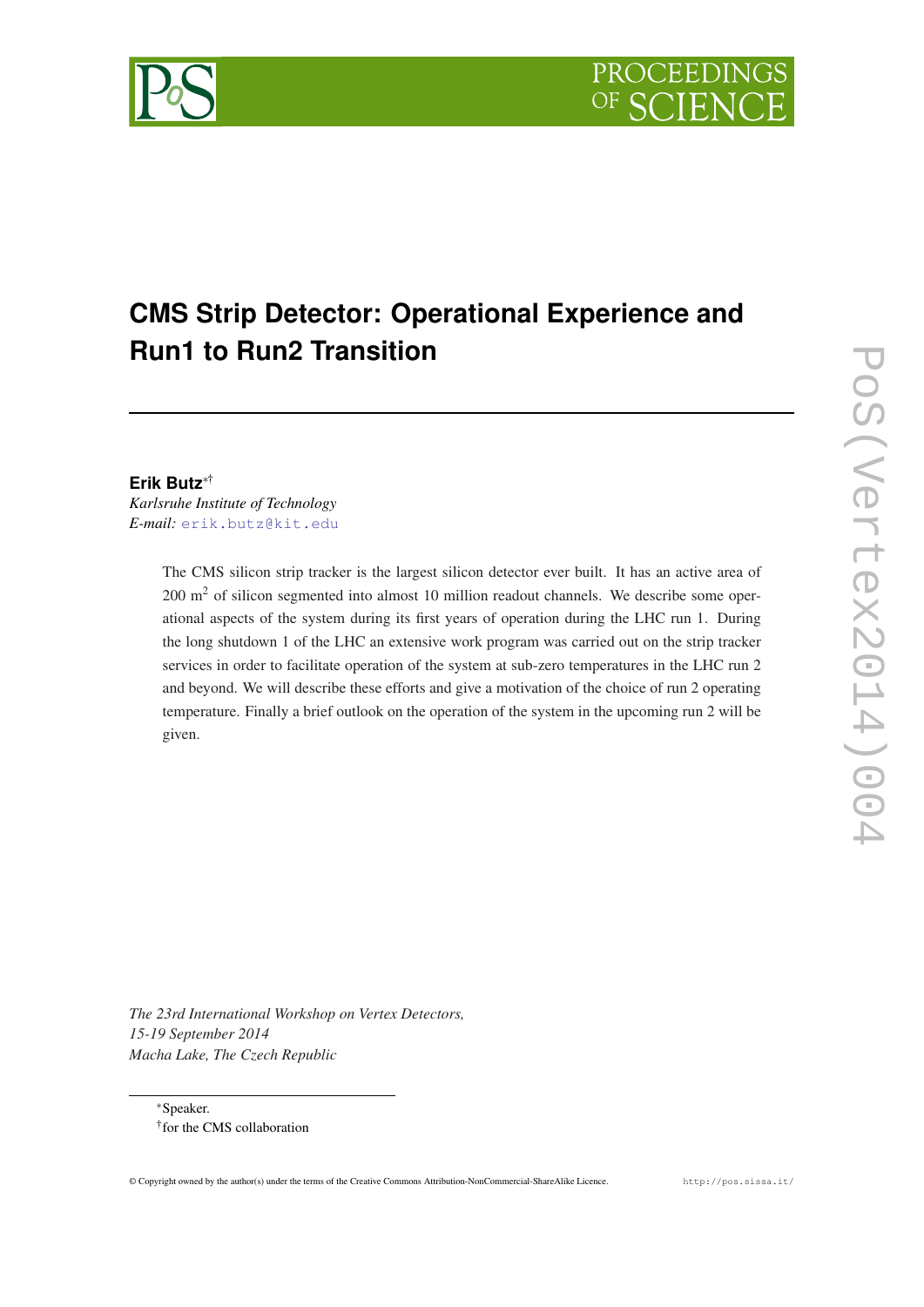# 1. Introduction

The CMS Silicon Strip Tracker (SST) [[1](#page-8-0)] is located at the heart of the CMS experiment immersed in the 3.8 T magnetic field of the CMS solenoid magnet. Together with the CMS pixel detector described elsewhere [\[2](#page-9-0)] it provides high precision measurements of charged particle trajectories up to  $|\eta| < 2.5^1$ .



Figure 1: An *rz* view of one quarter of the CMS silicon tracker. Layers with so-called *stereo modules* (see text for details) are drawn as thick lines.

An *rz* view of one quarter of the CMS tracker is shown in Fig. 1. The active area of almost  $200 \text{ m}^2$  is distributed among 15148 individual silicon modules. The system has 10 barrel layers, 4 in the *tracker inner barrel* (TIB) and 6 in the *tracker outer barrel* (TOB). In the forward region the system is complemented by 3 + 9 endcap disks in the *tracker inner disks* (TID) and *tracker end caps*, respectively. In the TID and TEC wedge-shaped modules are arranged in rings of equal radius. In the outer parts of the silicon tracker – TOB and TEC rings 5 to 7 – two silicon sensors are daisy-chained to form the silicon module. The readout pitch ranges from 85  $\mu$ m in the inner layers of the inner barrel to 205 µm in the outer rings of the end caps for a total of 9.6 million readout channels. The strip tracker uses *p-in-n* silicon with 320(500) um sensor thickness in the inner(outer) parts of the detector. In four layers (three rings) of the barrel (endcap) region, the strip tracker uses so-called *stereo modules*. These are modules in which two silicon sensors are mounted back-toback with a 100 mrad stereo angle to effectively provide a 3D hit resolution. The strip tracker uses an analog readout of every detector channel via 72000 readout ASICs (APV25 [\[3\]](#page-9-0)) and 360000 optical links to retain information about the absolute signal height. Common mode subtraction, zero-suppression, and cluster finding are performed in the off-detector front-end drivers (FED) located in the underground service cavern (USC) outside the radiation zone. The timing and trigger

<sup>1</sup>CMS uses a right-handed coordinate system with *x* pointing towards the center of the LHC ring, *y* pointing upwards and *z* pointing in the direction of the counter-clockwise beam. The radial distance *r* is defined as  $\sqrt{x^2 + y^2}$ . The polar angle is denoted  $\vartheta$ , the azimuthal angle as  $\varphi$ . The pseudorapidity is defined as  $\eta = -\ln \tan(\vartheta/2)$ .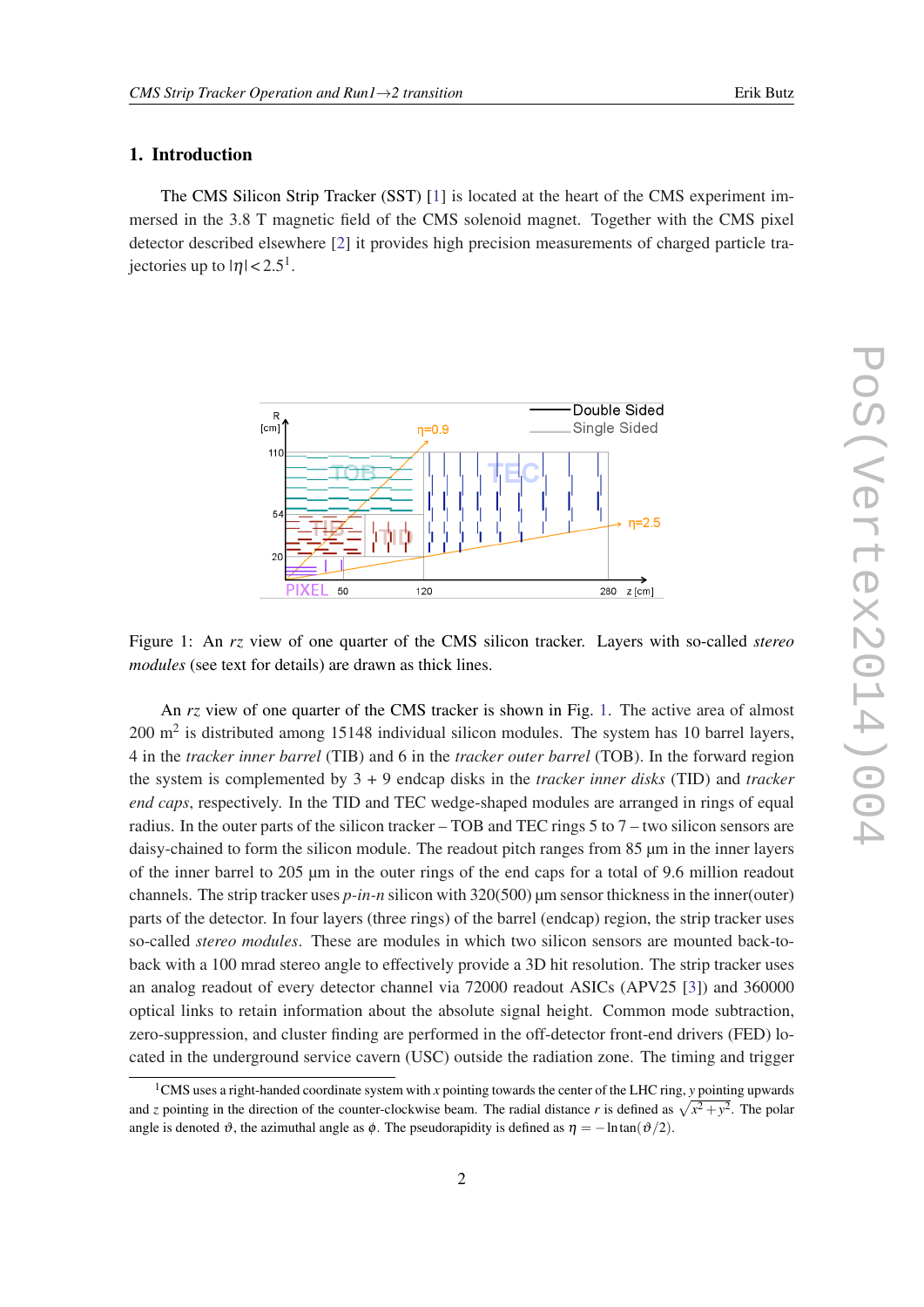distribution to the individual silicon modules is performed using token ring networks of communication and control units (CCU). The SST has a total of 1944 low voltage (LV) power groups and 3888 high voltage (HV) channels to provide LV of 1.25 V and 2.5 V as well as HV up to 600 V to the individual silicon modules [\[4\]](#page-9-0). The HV operating point during run 1 was 300 V to ensure over-depletion of all silicon sensors. A monophase  $C_6F_{14}$  cooling system with two cooling stations is used to cool the tracker to its operating temperature.

# 2. Run 1 Operational Experience

# Detector Status

The number of active channels in the strip tracker has been reasonably stable during its first years of operation from the end of 2009 to spring 2013. A total of 97.5 % of the channels of the strip tracker were active at the end of LHC run 1. Failures can mostly be attributed to failures of groups of modules for example due to failing control token ring networks, or problems in the LV or HV distribution.

### Cooling System Performance

The cooling system with two  $C_6F_{14}$  cooling plants (SS1 and SS2) has been running stably during run 1. During the first few years of operation one of the two cooling plants (SS2) exhibited larger than expected leak rates. Leak searches finally traced large leaks to 5 out of the 180 cooling loops which have subsequently been closed. The modules located on these cooling loops are being operated with passive cooling. After this, the leak rate of the cooling system was stable at around 1 kg of  $C_6F_{14}$  per day. The second plant (SS1) operated leakless during all of run 1.

# Radiation monitoring

The SST acquired a radiation dose corresponding to an integrated luminosity of around 30 fb<sup>-1</sup> during run 1. Radiation related quantities were monitored continuously and compared to simulation. For the *leakage current*, measurements are performed using both in-situ measurements from a dedicated ASIC on the front-end hybrid (DCU) of each module and current measurements from the power supply units. In the latter, the current measurement is integrated over several modules (3-12) due to the limited granularity of the power system. Both methods provide consistent results. In figure [2](#page-3-0), the measured leakage current is compared to a prediction for a radiation dose corresponding to 25 fb<sup>-1</sup> of integrated luminosity. There is good agreement between the simulation and the data.

# Automatic High Voltage Raising

As one example for an improvement to the operational procedures introduced during run 1, we present the automatic procedure that was put in place during late summer 2012 to automatically raise the high voltages of the strip tracker upon the declaration of *stable beams* by the LHC. Prior to the introduction of this automatic procedure, the HV was raised manually by the detector control system shifter after checking a number of quantities related to the quality of the beam conditions. The automatic system relies on a semaphore which continuously checks the beam conditions as well as the status of the CMS beam radiation monitoring system itself. Upon the declaration of stable beams the HV of the system is switched on with no delay, provided that the conditions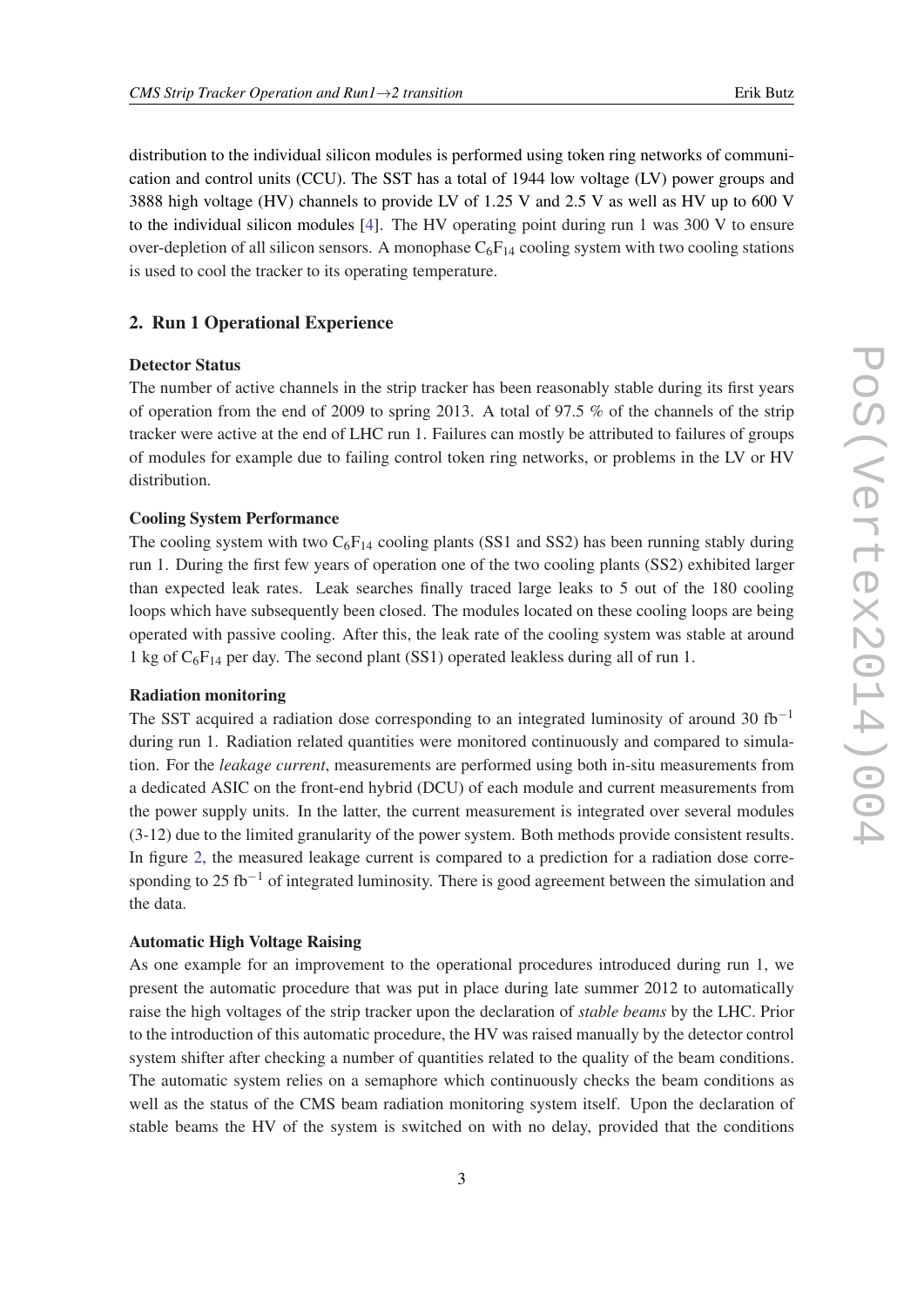

<span id="page-3-0"></span>

Figure 2: Plot of leakage current compared with simulation. Results are corrected for different module geometries, radius, and sensor temperature.

checked by the semaphore were good in the last 30 seconds prior to the declaration of stable beams. The effect of this automatic method is illustrated in figure [3](#page-4-0) where the time between the declaration of stable beams and the full raising of the HV of the tracker is shown. The moment of switching to the automatic system is indicated by a vertical line. One can clearly see a marked drop in the average *time to HV on* with the automatic method. The remaining spread in the distribution stems from the complexity of the system with large number of commands propagating through a large infrastructure network tree. This improvement gains data taking efficiency for the strip tracker especially in the periods of highest instantaneous luminosity right after the declaration of stable beams.

### 3. Work during Long Shutdown 1

The strip tracker groups carried out an extensive work program during the long shutdown 1  $(LS1)$  of the LHC<sup>2</sup>. The prime objective of this work was to enable to run the strip tracker at temperatures significantly below 0°C to mitigate the effects from radiation damage, while during run 1 the cooling fluid set point was +4°C. For this, four main lines of activities were followed:

- refurbish cooling system,
- augment dry gas supply,
- improve humidity sealing,

<sup>&</sup>lt;sup>2</sup>The long shutdown 1 started in February 2013 after the end of the proton-ion data taking of the LHC and will end in the spring of 2015.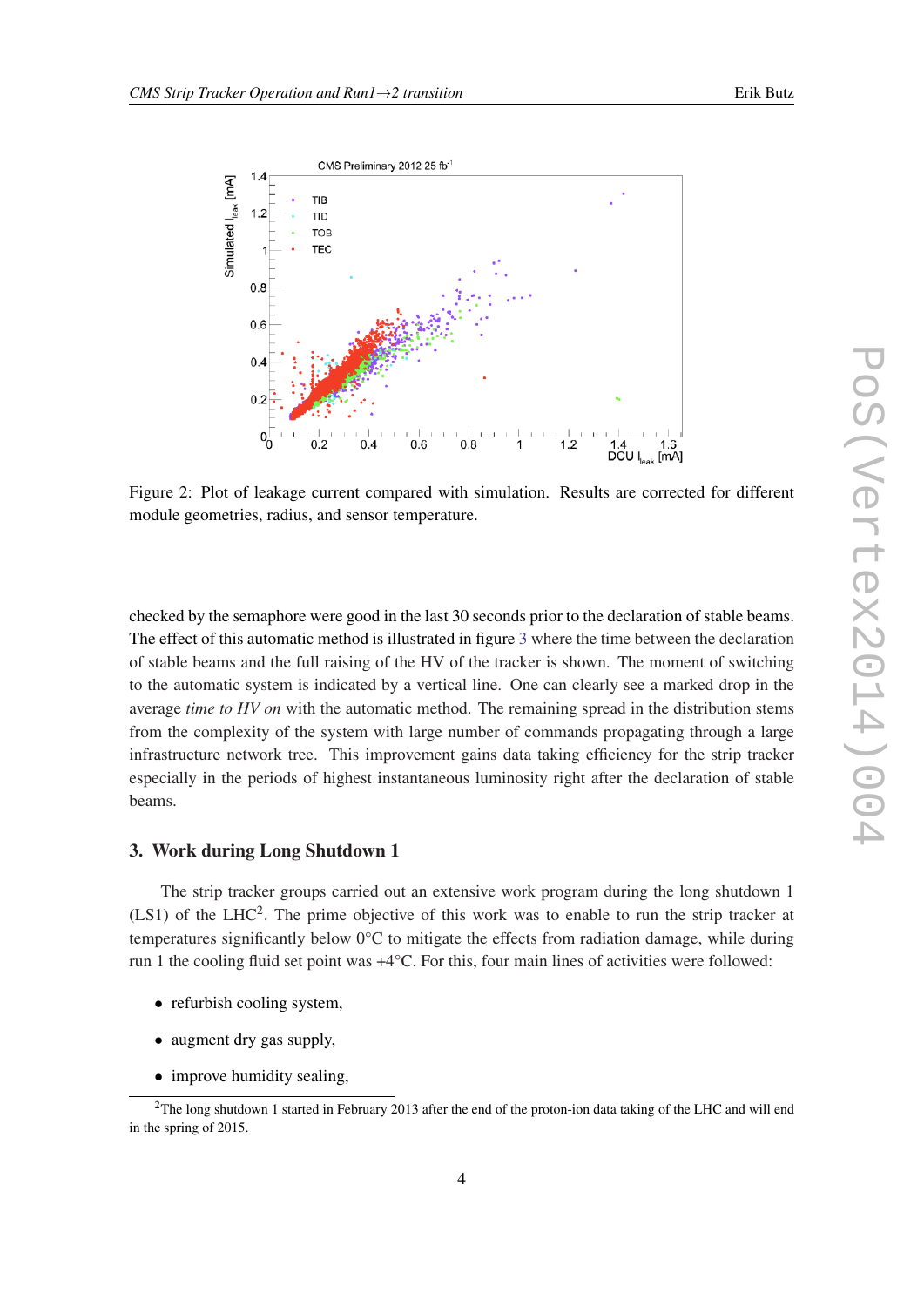<span id="page-4-0"></span>

Figure 3: Time delay between the declaration of stable beams by the LHC and the switch-on of the HV for the strip tracker. The mean values with rejection of 5% outliers are 130 s for the manual and 67 s for the automatic procedure.

• improve environmental instrumentation.

#### 3.1 Work on the Cooling System during LS1

In 2008 the tracker cooling system experienced a rupture of a heat exchanger. Following this incident, the layout of the tracker cooling was changed from a brine circuit as input to the strip tracker cooling plants to another  $C_6F_{14}$  circuit as primary. With this layout change the cooling power available was not sufficient to operate the system down to its design temperature. In LS1 the heat exchangers of the strip tracker cooling plants as well as the evaporator on the primary circuit have been changed. Also the monitoring and regulation of the plants have been improved at the same time. With these modifications the performance of the system meets all design specifications. In addition to the performance related modifications, also a refurbishment of the cooling plant cabinets with improved insulation and sealing was carried out.

# 3.2 The Tracker Humidity Improvement Project

During run 1 the environmental conditions in the tracker service channels and at the tracker bulkhead did not allow to operate the strip tracker cold safely. The volume of the tracker itself had good humidity conditions during all of run 1 while the dew points in service channels and bulkhead were compatible with them being relatively open to ambient air from the experimental cavern.

Figure [4](#page-5-0) shows a cross-section of the inside of the CMS solenoid with the 'nose' carrying the foward calorimeters protruding into it.

#### Dry gas

In order to increase the drying capacity for the tracker volume and the adjacent service channels, a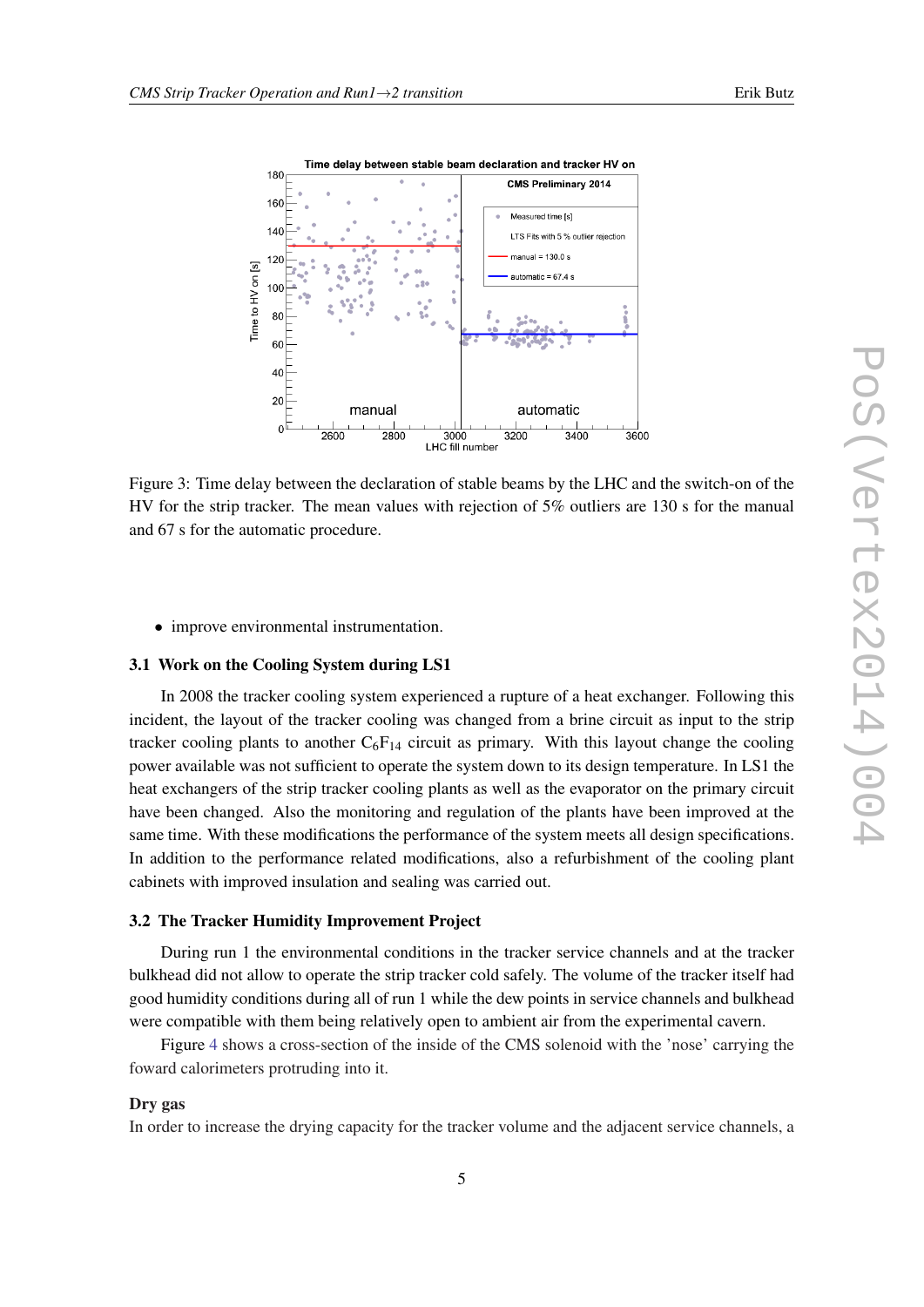<span id="page-5-0"></span>

Figure 4: The central region of the CMS detector in a *yz* cut-away view. Highlighted are the tracker service channels and the tracker bulkhead which are the path and end point, respectively, of all services like power, cooling, and dry gas.

new dry gas supply plant based on a membrane separation system has been installed and commissioned. The membrane separation system outputs de-oxygenated air with less than 5% of  $O_2$ , i.e. well below the flammability level. The new dry gas plant can provide almost ten times the amount of dry gas of the old system. In order to allow for a fine-grained distribution of this new dry gas supply, a total of 36 individually regulated multi-layer dry gas pipes were routed to the inside of the CMS solenoid. The distribution goes via three newly installed racks which have been installed in the USC. This allows adjustments to the dry gas flow even during beam operation. A total of 10 of the 36 pipes have been dedicated to inject dry gas into the cooling pipe bundles which bring cold liquid from the cooling plants to the detector. With this injection any ice formation inside the bundles, even in case of damaged insulation, can be prevented.

### Sealing

To improve the humidity situation in the service channels and in front of the final carbon disk which separates the tracker volume from the outside ( the so-called bulkhead), a continuous sealing was created all the way from the tracker bulkhead to the edge of the solenoid. For this, also service channels belonging to the Barrel Electromagnetic and Hadronic calorimeters were completely sealed. Additional insulation was installed in a few places close to the bulkhead in order to reduce the demand for heating elements which are used to counteract low temperatures on the outside of the service channels where they are facing a much less humidity controlled environment.

#### Instrumentation

In order to closely monitor the effectiveness of both the sealing and the augmented injection of dry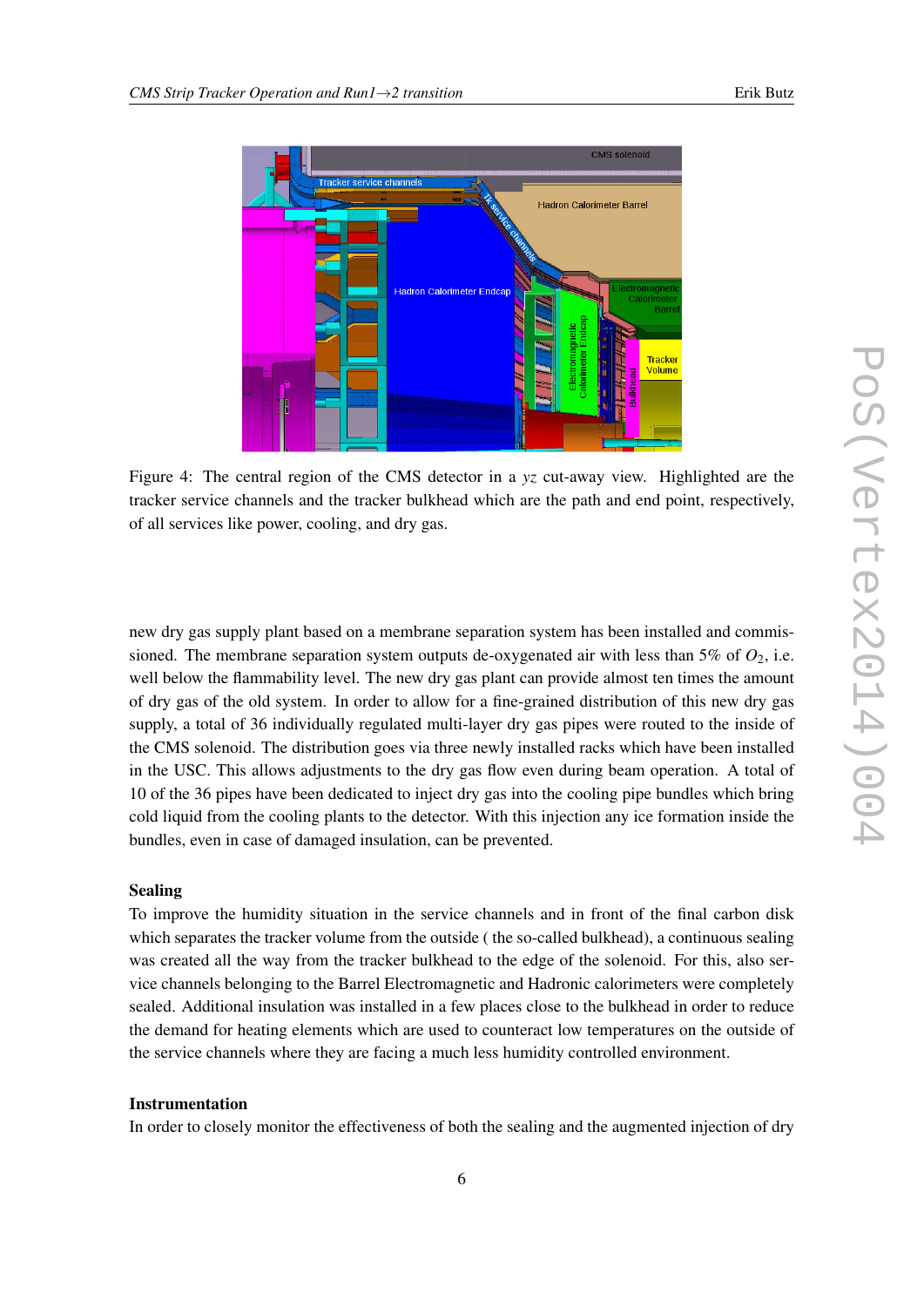gas, a large number of digital hygrometers have been installed. A three-fold approach with in-situ sensors as well as remote sensing is being employed which is described below.

- Fiber Optic Sensor (FOS): the fiber optic sensors are utilized for both temperature and humidity monitoring [\[5](#page-9-0)] in-situ. The working principle relies on a Bragg-grating manufactured into the optical fiber which enables measurements via wavelength analysis. FOS are intrisically very radiation-hard and are expected to survive until the end-of-life of the strip tracker at about 500 fb<sup>-1</sup> of integrated luminosity.
- Arduino-based sensors: these sensors are digital thermometers and hygrometers which are being read out using Arduino© [\[6\]](#page-9-0) microcontrollers. The sensors are not radiation tolerant and thus will not survive once operation with beam starts. In the meantime they are providing valuable cross-checks of the other sensor systems and due their lower price they could be installed in bigger numbers to have a more fine-grained understanding of the humidity situation in the various volumes.
- Sniffer System: In order to have a second, completely decoupled system of measurements, a sniffer system with a total of 26 lines has been installed. This system extracts gas from different positions inside the tracker, outside the tracker and fully outside of the tracker seal and transfers these air samples to a gas analysis rack located in the USC. The analysis of the dew point is performed using 26 industrial Vaisala dew point sensors [[7](#page-9-0)]. In addition a total of 5 chilled mirror devices [[8](#page-9-0)] are installed which can be connected to individual sniffer lines to provide a very precise absolute calibration.

#### Detector Status for Run 2

The strip tracker was completely inaccessible during LS1 for repair actions on the inside of the detector volume. Thus any repair action was confined to repairs in the patch-panels at the edge of the solenoid magnet where cables from the inside of the tracker are joined with cables from the power supplies situated on balconies inside the underground experimental cavern (UXC). For few power groups, problems could be identified and cured and the connected silicon modules are being reintegrated into the data acquisition.

#### 4. Run 2 Preparations

## 4.1 Choice of Run 2 Operating Temperature

During the so-called *Tracker Master Cold Test* in January and February 2014 the SST operated at various temperatures down to -20°C (set-point of cooling fluid temperature). Dew points were monitored during the whole operation and found to be very good — at least  $-30^{\circ}$ C and in most cases much lower, i.e. with sufficient safety margin. Because of the various problems experienced during run 1 with the cooling system, an operating temperature of -15°C is deemed safer than the -20°C shown to be possible during the cold test, but studies were performed to ensure that this choice does not come at the price of unsustainable increase in depletion voltage at the end of life of the detector. Two scenarios are compared: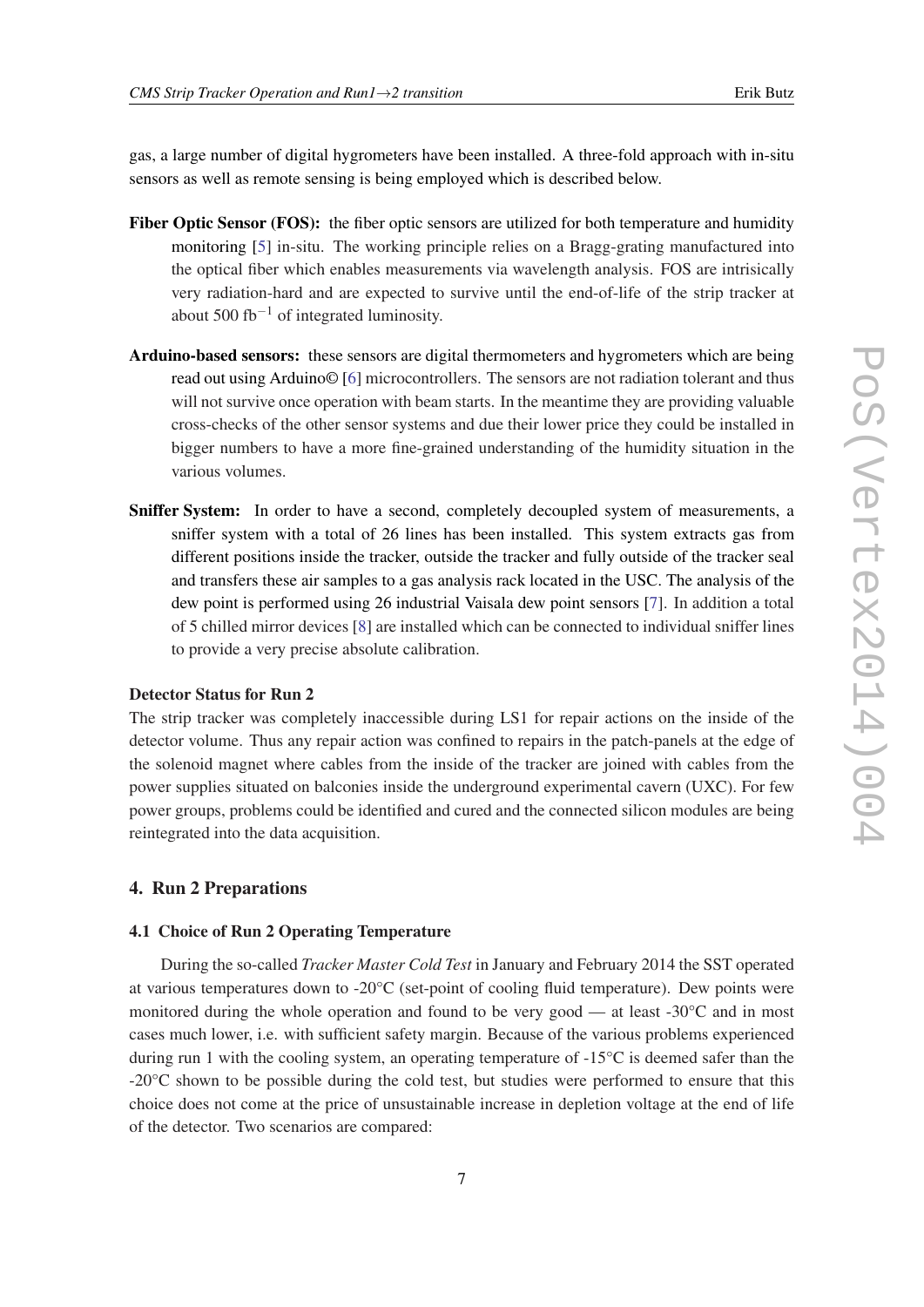- 1. operation at -15°C up to long shutdown 2 (LS2) and -20°C afterwards, until long shutdown 3 (LS3)
- 2. operation at -20°C from after LS1 until LS3.

The expected integrated luminosity at the start of LS2 is about 150 fb<sup>-1</sup>. Figure 5 shows the difference in full depletion voltage between the two scenarios. It can be seen that the maximum difference in full depletion voltage is only around 10-15 V which has to be compared to a typical full depletion voltage of 300-400 V at the end of life. The limit imposed by the CAEN power supply system is 600 V of bias voltage. From this it can be concluded that there is no penalty incurred from operating the detector at -15°C set-point during run 2.



Figure 5: Difference of full depletion voltage for individual silicon modules when running with cooling fluid set point of -15°C until LS2 and -20°C afterwards compared to running with -20°C set-point for the full period.

### 4.2 Detector Commissioning

With the new operating temperature of  $-15^{\circ}$ C established, the commissioning of the detector has begun. Fresh calibration constants are being derived at this temperature for the various parts of the readout chain, the APV25 readout chip and several parameters of the optical link system for the data transfer. One example for the latter is discussed in the following. The optical link system makes use of edge-emitting laser diodes and has four gain stages to compensate for nonuniformities in the link system as well as future radiation effects. The gain of the optical link system typically increases with decreasing temperature. Hence in the absence of substantial radiation damage<sup>3</sup> the optical link gain can be expected to increase compared to the run 1 performance at

<sup>&</sup>lt;sup>3</sup>The currently acquired dose corresponds to only 5% of the design level.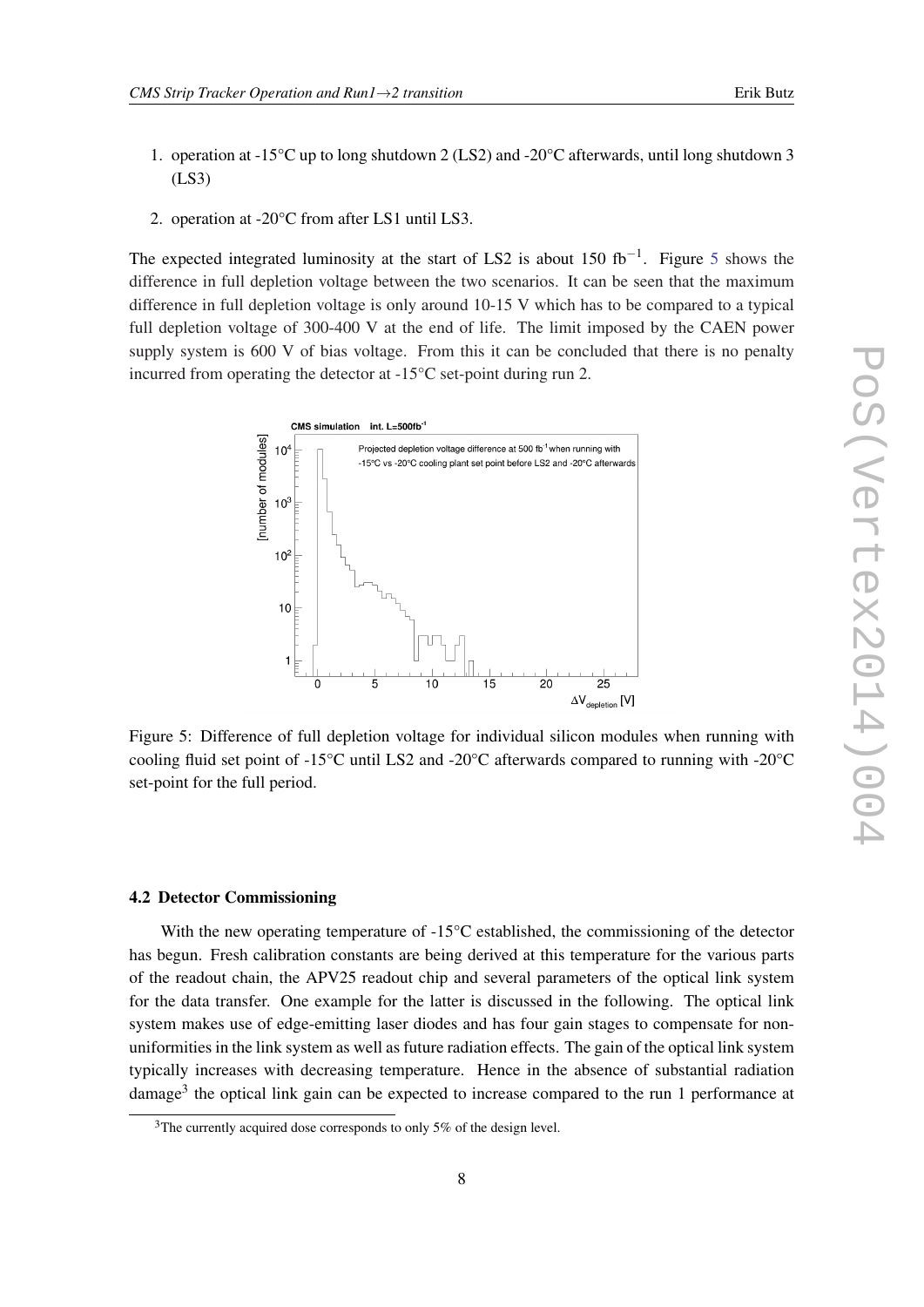<span id="page-8-0"></span>+4°C. Since the target gain remains fixed at 0.8 ADC counts/mA of input signal, the commissioning procedure will choose – on average – lower gain settings to compensate for the increased link gain. This can be seen in figure 6 where the height in ADC counts of the so-called *tick mark*, a digital one that is emitted by the APV25 readout chip every 70 clock cycles in the absence of data, is shown comparing data from 2010 and 2014 at +4°C and -15°C, respectively. At -15°C more laser diodes are being operated in gain settings 0 and 1 compared to 2010, as expected. This situation leaves ample room for future adjustments of the link gain to compensate for radiation induced loss of link gain.



Figure 6: Distribution of laser driver gain settings for operation at  $+4^{\circ}C$  (left) and  $-15^{\circ}C$  (right). A shift to lower gain values can be seen due to the increase of link gain with decreasing temperature.

#### 5. Summary and Outlook

The CMS silicon strip tracker operated very successfully during the LHC run 1 providing high quality tracking to CMS physics analyses. Many operational procedures were improved over the course of the running, such as the introduction of an automatic procedure to raise the high voltages upon the declaration of stable beams.

During the long shutdown 1 of the LHC an extensive work program was carried out which now enables cold operation of the tracker. Repair works were carried out, increasing the number of active channels compared to the end of run 1. Recalibration at low temperatures has started and is expected to finish soon, well in time for the start of beam operation in the spring of 2015.

#### References

[1] S. Chatrchyan *et al.* [CMS Collaboration], "The CMS experiment at the CERN LHC," JINST 3 (2008) S08004